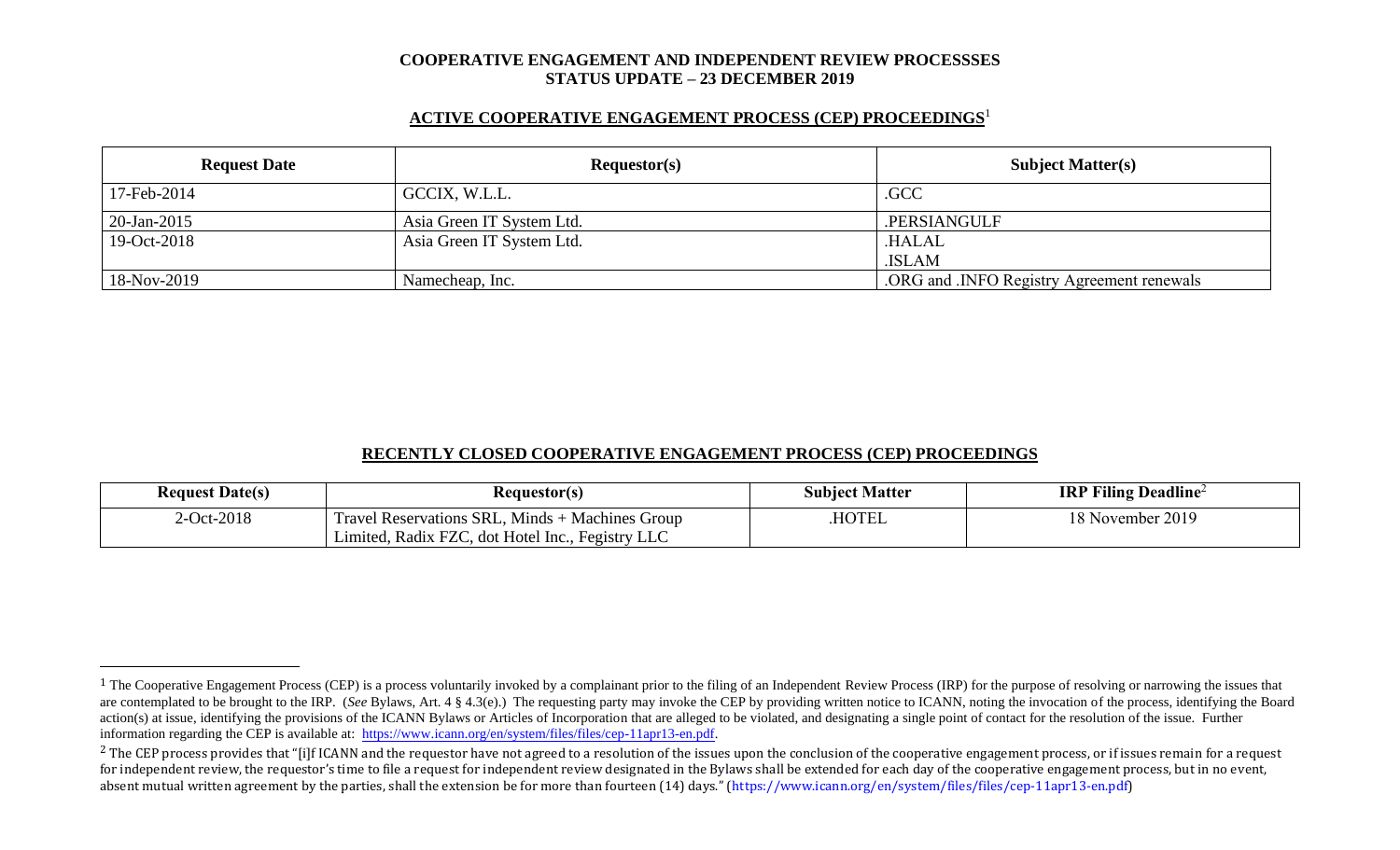### **COOPERATIVE ENGAGEMENT AND INDEPENDENT REVIEW PROCESSSES STATUS UPDATE – 23 DECEMBER 2019**

# **ACTIVE INDEPENDENT REVIEW PROCESS (IRP) PROCEEDINGS** 3

| Date ICANN<br><b>Received</b><br><b>Notice of</b> | Date IRP<br><b>Commenced</b><br>by ICDR | <b>Requestor</b>                           | Subject<br><b>Matter</b> | <b>Status</b>                                                                            |
|---------------------------------------------------|-----------------------------------------|--------------------------------------------|--------------------------|------------------------------------------------------------------------------------------|
| <b>IRP</b><br>14-Nov-2018                         | 26-Nov-2018                             | Afilias Domains No. 3 Limited              | .WEB                     | Panel Selection: Full Panel confirmed on 20 August 2019.                                 |
|                                                   |                                         | https://www.icann.org/resources/pages/irp- |                          |                                                                                          |
|                                                   |                                         | afilias-v-icann-2018-11-30-en              |                          | Materials: Written submissions, Declaration(s), and Scheduling Order(s) are posted here. |
|                                                   |                                         |                                            |                          | Hearing(s): Preliminary hearing took place on 2 October 2019.                            |
| 18-Nov-2019                                       | 16-Dec-2019                             | Fegistry, LLC, Minds + Machines Group,     | .HOTEL                   | Panel Selection: IRP commenced on 16 December 2019; no panelists have been selected.     |
|                                                   |                                         | Ltd., Radix Domain Solutions Pte. Ltd.,    |                          |                                                                                          |
|                                                   |                                         | and Domain Ventures Partners PCC           |                          | Materials: Written submissions, Declaration(s), and Scheduling Order(s) are posted here. |
|                                                   |                                         | Limited                                    |                          |                                                                                          |
|                                                   |                                         | https://www.icann.org/resources/pages/irp- |                          | Hearing(s): No hearings are currently scheduled.                                         |
|                                                   |                                         | fegistry-et-al-v-icann-hotel-2019-12-20-en |                          |                                                                                          |

<sup>&</sup>lt;sup>3</sup> IRP is intended to hear and resolve Disputes for the following purposes: (i) ensure that ICANN does not exceed the scope of its Mission and otherwise complies with its Articles of Incorporation and Bylaws; (ii) empower the global Internet community and Claimants to enforce compliance with the Articles of Incorporation and Bylaws through meaningful, affordable and accessible expert review of Covered Actions (as defined in § 4.3(b)(i)); (iii) ensure that ICANN is accountable to the global Internet community and Claimants; (iv) address claims that ICANN has failed to enforce its rights under the IANA Naming Function Contract (as defined in Section 16.3(a)); (v) provide a mechanism by which direct customers of the IANA naming functions may seek resolution of PTI (as defined in Section 16.1) service complaints that are not resolved through mediation; (vi) reduce Disputes by creating precedent to guide and inform the Board, Officers (as defined in Section 15.1), Staff members, Supporting Organizations, Advisory Committees, and the global Internet community in connection with policy development and implementation; (vii) secure the accessible, transparent, efficient, consistent, coherent, and just resolution of Disputes; (viii) lead to binding, final resolutions consistent with international arbitration norms that are enforceable in any court with proper jurisdiction; and (ix) provide a mechanism for the resolution of Disputes, as an alternative to legal action in the civil courts of the United States or other jurisdictions. (*See* Bylaws, Art. 4, § 4.3)